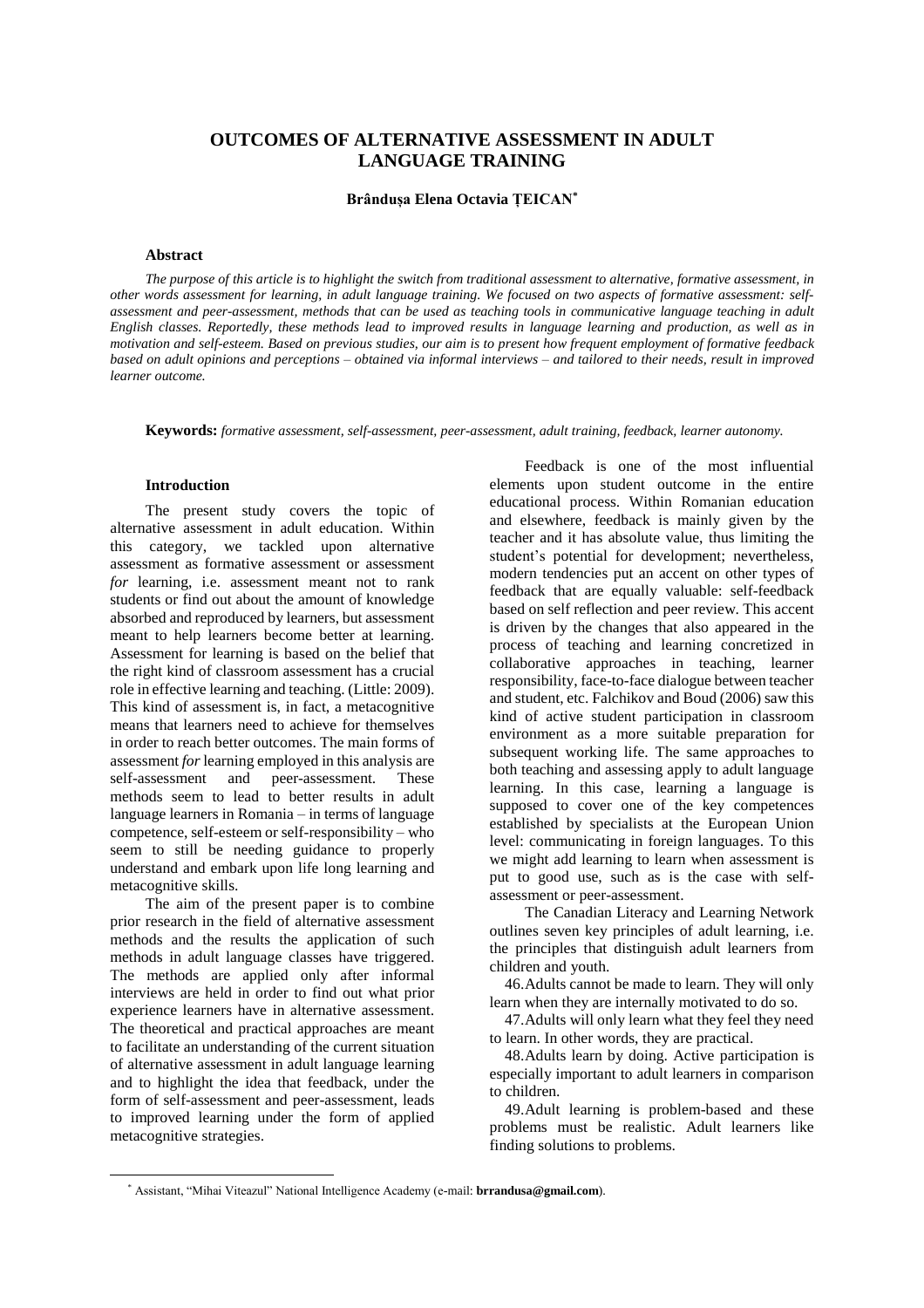50.Adult learning is affected by the experience each adult brings.

51.Adults learn best informally. Adults learn what they feel they need to know whereas children learn from a curriculum.

52.Children want guidance. Adults want information that will help them improve their situation or that of their children.

With these principles in mind, we need to say that it is difficult to keep adults motivated, to instill in them confidence, reinforcing positive self-esteem for them to turn into lifelong learners. It is especially difficult for today's adult learners in Romania, who are not yet used to the Bologna concept of life long learning, who have not yet developed motivation and will for continuous learning, who still seem to be needing concrete guidance from their instructors.

In order to motivate adult learners, instructors must learn why their students are enrolled (the motivators); also, they have to discover what is keeping them from learning. Typical motivations for adults include a requirement for competence, an expected promotion, job improvement, a need to maintain old skills or learn new ones, a need to adapt to job changes, or the need to learn in order to comply with company directives. According to Smith and Strong (2009), adults usually require immediate value and relevance from their studies, and they will learn best when they are engaged in developing their own learning objectives. It is crucial for teachers to be aware of the characteristics of their learners and that they develop lessons and assessment strategies that address both the strengths and the needs of their individual students. In the case of assessing adults, the main issue we have encountered so far is that most of the times assessment is traditional, it is a matter of formality, and there is no time for real feedback. When alternative assessment methods are employed, learners react more positively and tend to become more involved and motivated.

Alternative assessment, with its component relevant for our study, self-assessment and peerassessment, can only be part of formative assessment. To this field of formative assessment belongs assessment *for* learning. The Assessment Reform Group in Cambridge University coined this term in 1999 and spelled out ten principal characteristics:

- should be part of effective planning of teaching and learning;

- should focus on how students learn;

- should be recognized as central to classroom practice;

- should be regarded as a key professional skill for teachers;

- should be sensitive and constructive because any assessment has an emotional impact;

- should take account of the importance of learner motivation;

- should promote commitment to learning goals and a shared understanding of the criteria by which they are assessed;

- learners should receive constructive guidance about how to improve;

- should develop learners' capacity for selfassessment so that they can become reflective and self-managing;

- should recognize the full range of achievements of all learners.

A few years before their proposal, in 1994, Kulm had found five principles of formative assessment that overlap those proposed by the Cambridge group: improving instruction and learning, evaluating learner progress, providing feedback for learners to understand their own thinking, communicating expectations, and improving attitudes toward the subject matter (mathematics in his case). Together with the principles of the assessment *for* learning, adult learning includes the following academic behaviors: speaking and writing skills, flexible, critical thinking, trust in their own learning mechanisms, responsible self-directed learning, autonomy, accountability.

When assessment for learning is implemented, it fosters learner autonomy, thus students "are not merely the objects of their teacher's behavior, they are the animators of their own effective teaching and learning process." (James and Pedder, 2006). As mentioned above, one of the purposes of assessment *for* learning in our case is to turn adult language learners into autonomous, self-directed learners. For this purpose, they need to acquire a certain learning strategy that should be tailored according to their personality, motivation, and level of training. Learning strategies are based on cognitive learning theories that interpret them as abilities and knowledge of the learner, which can be used for later remedies (Scheid, 1995, apud Andreson).

Assessment for learning is best illustrated in the processes of peer-assessment and selfassessment. James and Pedder (2006) argue that in these cases, students develop the motivation to reflect on their previous learning and identify objectives for new learning, structure a way forward, and act to bring about improvement. "In other words, they become autonomous, independent and active learners. When this happens, teaching is no longer the sole preserve of the adult teacher; learners are brought into the heart of teaching and learning processes and decision making."

Specialists in the Assessment Reform Group draw upon Black & Wiliam (1998) findings and state that effective assessment that leads to improved learning is based on five key factors: effective feedback to learners, active involvement of learners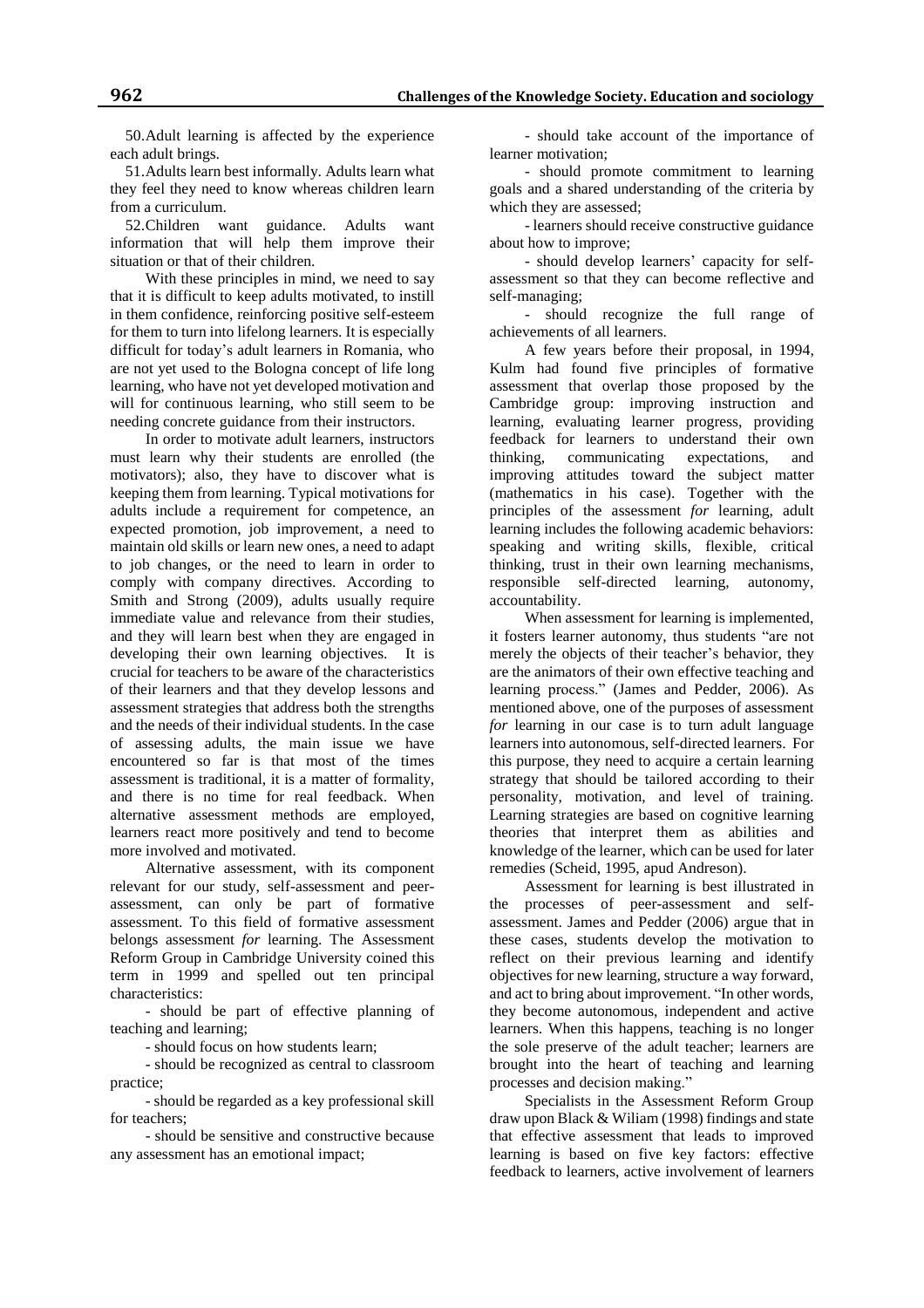in their own learning, adjusting teaching to take account of the results of assessment, recognizing how much influence assessment can have on motivation and self-esteem, and the need for learners to assess themselves and understand how to improve. Keeping these factors in mind, we might add that adult learners can easily become self-taught or self-regulated learners if they learn how to do this by proper support and guidance. This supposes getting learners familiar with cognitive and motivational competences and establishing a instruction environment that might offer selfinstruction possibilities. In 2000, Pintrich defined self-regulated learning (SRL) as strategies used by learners in the process of learning that put an accent on the motivational and cognitive component. The SRL model advanced by the author includes cognitive strategies, metacognitive and selfregulated strategies, and resources management strategies. Of interest to our analysis is the metacognitive aspect, which we consider that can be obtained via alternative assessment, i.e. selfassessment and peer-assessment. Metacognitive strategies include: planning, monitoring, and regulating. Weinstein and Mayer (1986) consider all metacognitive strategies as part of monitoring understanding, when learners simply check what they learnt as compared to the objectives they established for themselves.

To understand how concepts are linked and to what results they can lead, we need to establish further helpful conceptual framework of selfassessment and peer-assessment. An allencompassing definition of self-assessment was given by Andrade and Du (2007), definition which says that it is a process of formative assessment during which "students reflect on and evaluate the quality of their work and their learning, judge the degree to which they reflect explicitly stated goals or criteria, identifying strengths and weaknesses in their work, and revise accordingly." Using selfassessment helps learners develop an overview of their work, "so that they can manage and control it; in other words, they develop their capacity for metacognitive thinking." (Black & William, 2006:15). The informal interviews we held with EFL adult students led to establishing a few traits of selfassessment: only after recognizing what needs to be learnt can learners go on with their learning, this encouraging learner responsibility and ownership of learning; clear-cut learning objectives need to be drawn from the very beginning; alternative assessment works better than traditional assessment; learning how to self-assess improves learners' future attitudes towards learning; self-assessment and peerassessment (to a lesser degree) increase self-esteem. Another aspect worth mentioning is that selfassessment was closer to reality in the case of better skilled learners, that is teacher and student opinions

overlapped, and more biased – in terms of negative image of their own learning and low self esteem – in the case of less skilled learners.

In the case of peer-assessment, Falchicov, as early as 1995, defined it as the process whereby groups of individuals rate their peers, based or not on previous discussion or agreement over criteria. The most important feature of peer-assessment we consider to be the fact that it serves to inform selfassessment.

We applied peer-assessment techniques in EFL classes on writing assessments. We also need to mention that communicative approach was employed in teaching English, with the accent put on "real" communication (Harmer: 2004) and with the teacher being both a facilitator and a partner in learner activities. It was interesting to find out that, in general, opinions were more neutral with respect to other people's works, as opposed to a rather high degree of criticism with respect to their own papers. As observed from applying peer-assessment in classroom, on the one hand, this method can be a useful tool for making adult learners more self-aware of their learning. On the other hand, it requires a lot of training beforehand, otherwise learners tend to be either biased in terms of not offending their peers, not feeling properly prepared for the job, or not being aware of the criteria involved in the process. Since this activity was met with a lot of enthusiasm and indulgence, learners quickly realized the biases that might distort their judgments, therefore anonymity was a method preferred by students in giving peerassessment, at least during their first attempts. This activity also meant a lot of extra work on the part of the instructor, who had to rewrite in printed form the hand written assignments and to prepare 10-minute sessions for instruction in assessing. And another aspect observed both by teacher and the learners was that applying self-assessment teaches learners how to identify and/or apply common standards and criteria.

A common issue in applying peer-assessment and self-assessment techniques in adult training is that, most commonly, courses for adults are shortterm rather than long-term, therefore there is not enough time to dedicate to training learners in assessment. As such, the best instances of alternative assessments took place towards the end of the courses, when learners had already gained selfconfidence with respect to learning, and established better inter-relations.

At the beginning of the courses, short informal interviews that focused on learners' previous encounters with alternative assessment and their opinions on the topic reflected a mainly traditional type of assessment both in pre-university and university years. Only isolated cases of alternative assessment were reported, luckily, in most cases in EFL (English as a Foreign Language) classes. This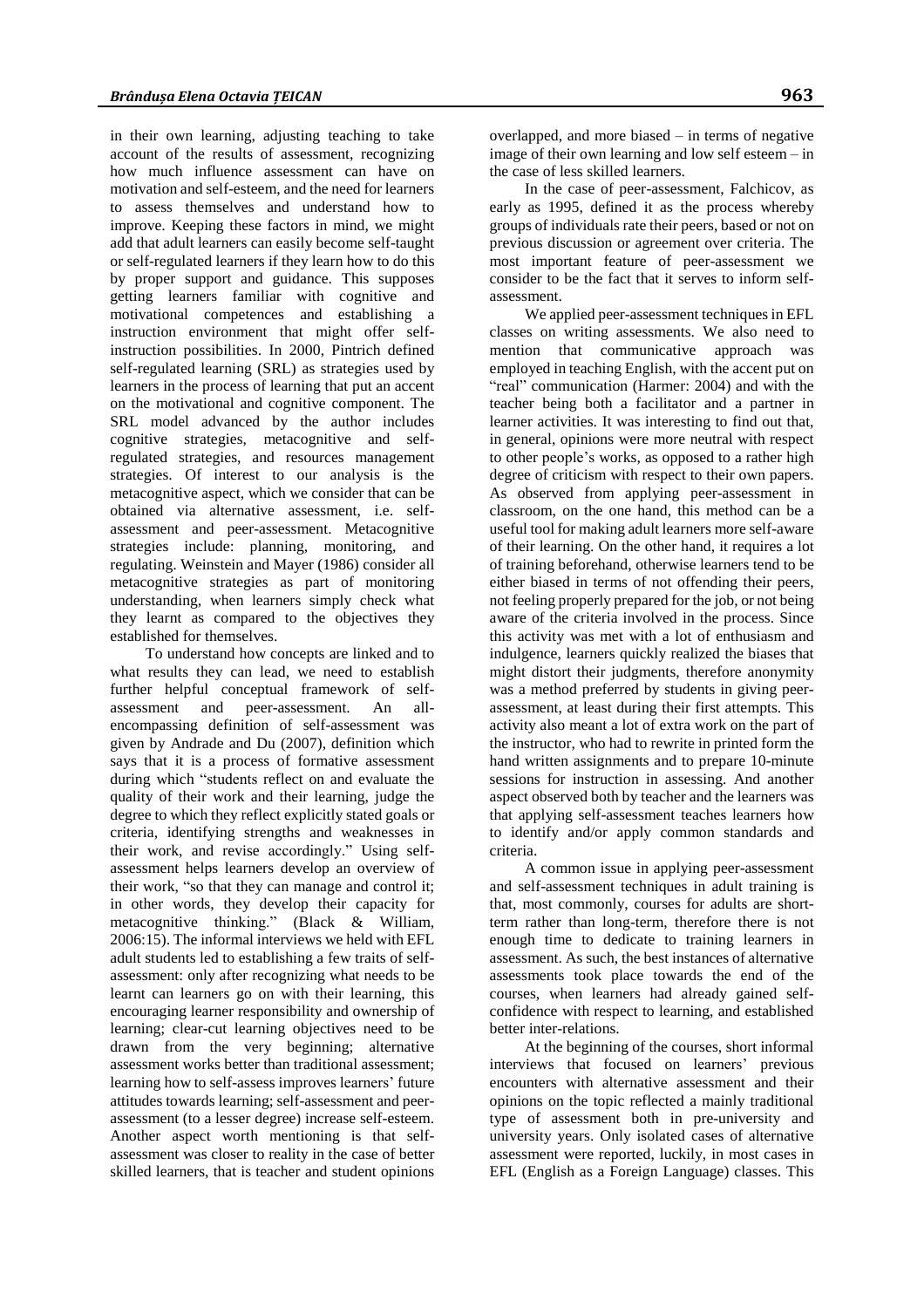partly explains the difficulties met by learners in engaging in self-assessment and peer-assessment.

For the two methods to become metacognitive strategies there is need for frequency. Not until they are over and over used until learners get comfortable with them, can they become truly aware of and good at applying them in a conscious, useful manner. The limited number of classes dedicated to adult learning in general may prevent optimal results of alternative assessment. Nevertheless, its usage triggers better learning outcomes – in terms of results, motivation, and accountability. And, keeping in mind that assessment comes from the Latin *assidere*, i.e. sitting next to somebody in order to help, we can say that alternative assessment's principal aim should always be to help students become better learners.

In our attempt to choose a definition fit for our purposes, we need to mention that scholars and practitioners have not yet reached consensus with respect to metacognition. Shawn Taylor's 1999 definition is often cited; it reads that metacognition is an appreciation of what one already knows, together with a correct apprehension of the learning task, which will in time lead to correct, efficient and reliable application of one's strategic knowledge to a particular situation. In other words, it is a skill that makes students active learners. Guiding learners into co-responsibility via metacognitive skills is considered a "Copernican revolution" for education (Manolescu, 2004:11) and requires training of teachers and learners alike. If learners admitted to not being accustomed to alternative assessment techniques, it is nevertheless true that neither are teachers and currently there are developed guides and training courses for teachers in this field.

Metacognition techniques are based on asking questions (e.g. What is the problem here? What resources should I use? What should come first? How should I pace myself?), but the challenge lies in finding the right moment and context for raising the questions, and more importantly in responding to these questions promptly and effectively. Therefore, we consider that first it is the teacher's role to get the process going by modeling questions, setting clearcut criteria, thus helping students become aware of themselves as language learners. Then an important role in acquiring metacognitive skills is played by self-assessment and peer-assessment, which get learners closer to finding out about their own strengths and weaknesses, about what motivates them, and about the best strategies to tackle in various contexts. With respect to assessment, a change of focus from quantity to quality, from summative to formative, based on alternative methods is necessary, even if so far alternative assessment is not fully understood or completely analyzed via validated and acknowledged empirical research (Neacsu, 2006).

## **Conclusion**

The role of the professor in metacognition is to<br>
int adult students with what each acquaint adult students with what each metacognitive strategy is called, what purpose it serves, and which of the questions modeled to them it relates to. According to researchers in the field (Conti, 2015), all strategies involved should be named, presented, modeled, and practiced, thus settling a common language. Or, in the words of Wittgenstein, "the limits of my language are the limits of my world."

We should follow the line that connects feedback under the form of self-assessment and peer-assessment with metacognitive strategies; if this feedback is practiced constantly, it becomes metacognition. The main issue in adult learning is the length of the courses. In our cases, adult language courses do not last enough so as to allow the teacher and learners alike to deeply engage in assessment for learning strategies. The first outcomes resulting from using metacognitive strategies in classroom – even if with time limits – were, as far as we could notice, an increased self-confidence, self-responsibility, and motivation. But there is still a lot of exercise and interpretation in store before reaching relevant conclusions.

In conclusion, we can say that using selfassessment and peer-assessment as metacognitive methods for improved learning outcomes can lead to development in competences, that is knowledge as a tool, rather than to development in knowledge itself, as a goal. With the help of self-assessment and peerassessment, the learner will eventually build their own knowledge (Cucoș: 2002). Feedback is a powerful tool, a tool for learning, that should help learners learn better and not obtain better grades, and it reflects the belief that all students can improve their learning. Assessment is a two-sided concept according to Boud (1995): making decisions about the standards of performance expected and then making judgments about the quality of the performance in relation to these standards. Or, as Andrade writes in her 2007 study, "if students produce it, they can assess it; and if they can assess it, they can improve it."